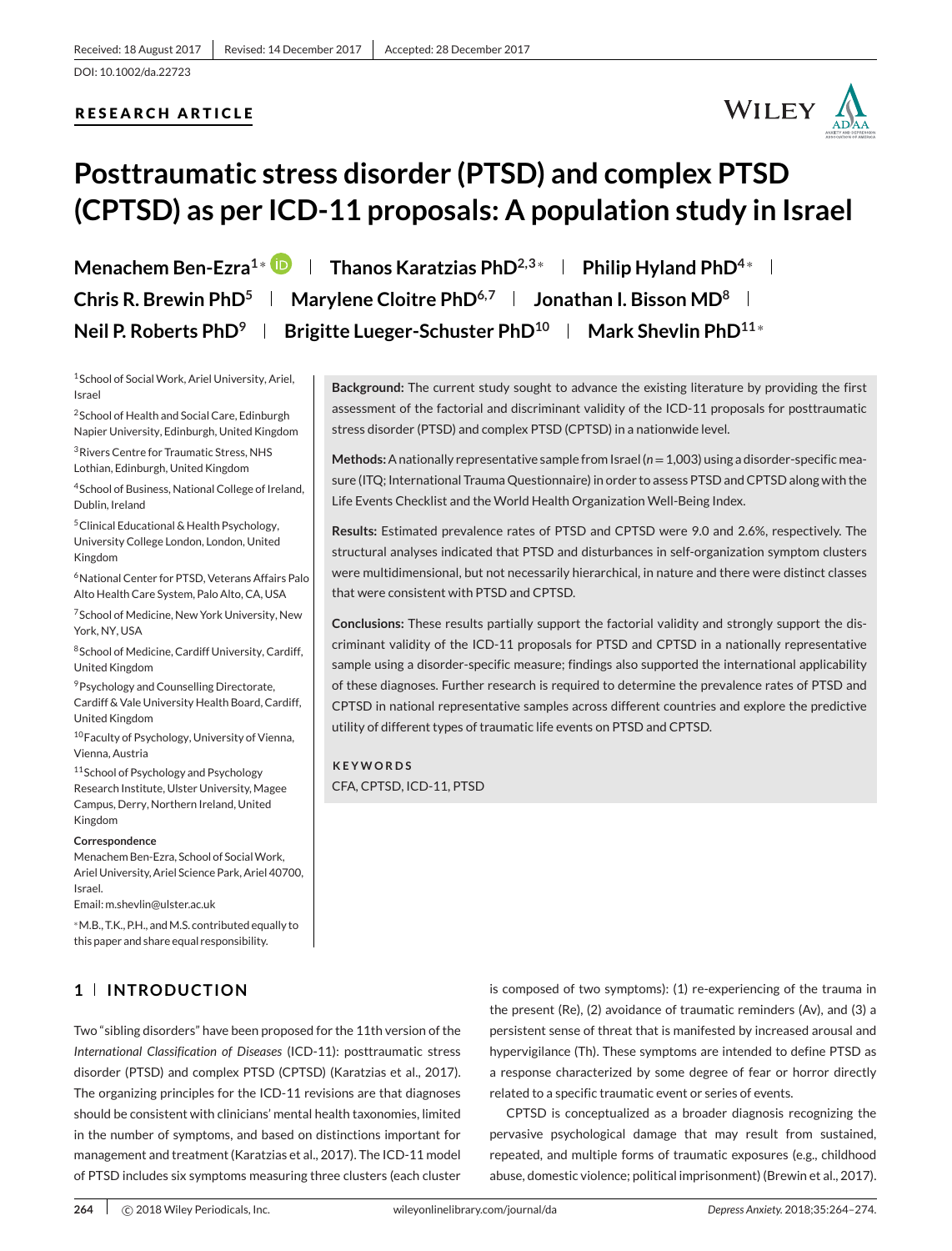The ICD-11 model of CPTSD is composed of six symptom clusters: three are shared with PTSD and three that are collectively referred to as "disturbances in self-organization" (DSO): affective dysregulation (AD), negative self-concept (NSC), and disturbed relationships (DR). The AD symptoms reflect difficulties with regulating emotions, manifesting in terms of hyperactivation (e.g., heightened emotional reactivity, anger outbursts) or hypoactivation (e.g., feeling emotionally numb or dissociated) of emotional states. Problematic emotion regulation strategies, both hyper- and hypoactivation, are commonly observed consequences of sustained traumatic exposure (Dvir, Ford, Hill, & Frazier, 2014). The NSC symptoms reflect extreme negative selfevaluations and persistent negative views of the self. An extensive literature attests to the frequency with which negative self-perceptions are observed following traumatic exposure, particularly traumatic exposures of an interpersonal nature (Badour & Adams, 2015). The DR symptoms reflect difficulties with developing and sustaining interpersonal relationships (e.g., feeling distant from others, having difficulty maintaining relationships). Social withdrawal, isolation, and disconnection from others are commonly observed consequences of exposure to early life, interpersonal traumas (Walsh, Fortier, & DiLillo, 2010). Although CPTSD has been substantially investigated in terms of its structure (three PTSD symptom clusters and three DSO clusters), the selection of symptom indicators for each DSO cluster has yet to be finalized (Karatzias et al., 2016, 2017).

Efforts to date to test the construct validity of ICD-11 PTSD and CPTSD have predominantly utilized factor-analytic (confirmatory factor analysis [CFA]) and mixture-modeling (latent class/profile analysis [LCA/LPA]) approaches. There have been nine CFA studies that have assessed the latent symptom structure of CPTSD, utilizing samples from different nationalities (e.g., Germany, United Kingdom, Denmark, Timor-Leste) and different traumatic backgrounds (e.g., childhood institutional abuse, sexual assault, refugee status, polytraumatization) (Cloitre, Garvert, Brewin, Bryant, & Maercker, 2013; Hyland et al., 2017a, 2017b; Hyland, Brewin, & Maercker, 2017d; Karatzias et al., 2017; Knefel & Lueger-Schuster, 2013; Nickerson et al., 2016; Shevlin et al., 2017; Tay et al., 2017; Tay, Rees, Chen, Kareth, & Silove, 2015). In every single study the CFA results provided empirical support for the distinction between PTSD and DSO, in line with the ICD-11 proposals, with results indicating two viable structural representations: (1) a correlated six-factor, first-order model (Re, Av, Th, AD, NSC, and DR), and (2) a correlated two-factor, second-order model whereby a second-order PTSD factor explains the covariation between the Re, Av, and Th factors, and a second-order DSO factor explains the covariation between the AD, NSC, and DR factors.

Ten LCA/LPA studies have been conducted to date, again utilizing samples of varied nationalities and traumatic backgrounds. In eight of these studies, qualitatively distinct classes reflecting the distinction between PTSD and CPTSD symptom profiles were identified (Cloitre et al., 2013; Cloitre, Garvert, Weiss, Carlson, & Bryant, 2014; Elklit, Hyland, & Shevlin, 2014; Karatzias et al., 2016, 2017; Knefel, Garvert, Cloitre, & Lueger-Schuster, 2015; Murphy, Elklit, Dokkedahl, & Shevlin, 2016; Perkonigg et al., 2016; Sachser, Keller, & Goldbeck, 2017; Wolf et al., 2015). In one study, the results suggested that the observed classes were quantitatively, rather than qualitatively, distinct (Wolf et al., 2015). In other words, the observed symptom patterns did not reflect the qualitative distinction between PTSD and CPTSD, rather individuals seemed to be responding at different levels of intensity (e.g., low, medium, high) to the same underlying disorder.

The existing literature has also identified a number of psychosocial and demographic factors that predict PTSD and CPTSD responses. In line with the wider trauma literature, females appear to be approximately twice as likely as males to experience PTSD and CPTSD (Hyland et al., 2017a; Karatzias et al., 2017). Elevated risk of PTSD has been associated with single-incident, adult traumatic exposure (Cloitre et al., 2013), elevated anxiety-based symptoms (Hyland et al., 2017a, 2017b; Knefel & Lueger-Schuster, 2013), and repeated exposure to the same trauma (Glück, Knefel, Tran, & Lueger-Schuster, 2016; Hyland et al., 2017b). CPTSD has been associated with chronic childhood trauma (Cloitre et al., 2013), childhood sexual abuse (Hyland et al., 2017b; Karatzias et al., 2017), and exposure to multiple forms of childhood traumatization (Cloitre et al., 2013; Hyland et al., 2017b; Karatzias et al., 2017), increased functional impairment (Cloitre et al., 2013; Hyland et al., 2017c; Karatzias et al., 2017), greater psychiatric burden (Elklit, Hyland, & Shevlin, 2014; Perkonigg et al., 2016), elevated depressive symptoms (Hyland et al., 2017a, 2017c), distress intolerance (Hyland et al., 2017a, 2017c), being unmarried (Karatzias et al., 2017), and being unemployed (Hyland et al., 2017b; Karatzias et al., 2017).

To date, the extant research evidence appears to support the construct validity of the ICD-11′ s proposals for PTSD and CPTSD. However, there have been some salient limitations associated with all previous studies. First, many studies have used ad hoc items from other measurement instruments as proxy indicators of the symptoms proposed by the ICD-11 working group. This unavoidable limitation has recently been addressed with the development of the *International Trauma Questionnaire* (ITQ: Cloitre, Roberts, Bisson, & Brewin, 2015), a self-report measure specifically designed to capture the ICD-11 symptoms of PTSD and DSO. Second, to date there has been no study that has examined the latent symptom structure of CPTSD (via CFA methods), or the distinguishability of PTSD and CPTSD symptom presentations (via LCA/LPA methods), among a nationally representative sample of trauma-exposed adults. As such, while the factorial validity and the discriminant validity of PTSD and CPTSD is well established among clinical populations, it is unclear if these constructs are supported among community populations. Third, in all prior CFA studies the AD component of DSO has been modeled as a unidimensional construct, despite the fact that it is explicitly composed of two related dimensions of hyperactivation and hypoactivation. The unidimensional representation of the AD factor in prior studies has followed from guidelines set forth by the ICD-11 working group (Maercker et al., 2013), but given the ultimate intention to represent the AD factor using one hyperactivation symptom and one hypoactivation symptom, there is a need to formally test whether these dimensions are distinct (reflecting two correlated dimensions) or can be considered as two congeneric measures of a single underlying dimension.

Using a Hebrew version of the newly developed ITQ (Cloitre et al., 2015), the current study aimed to: (1) estimate the prevalence of PTSD and CPTSD in a large, nationally representative sample of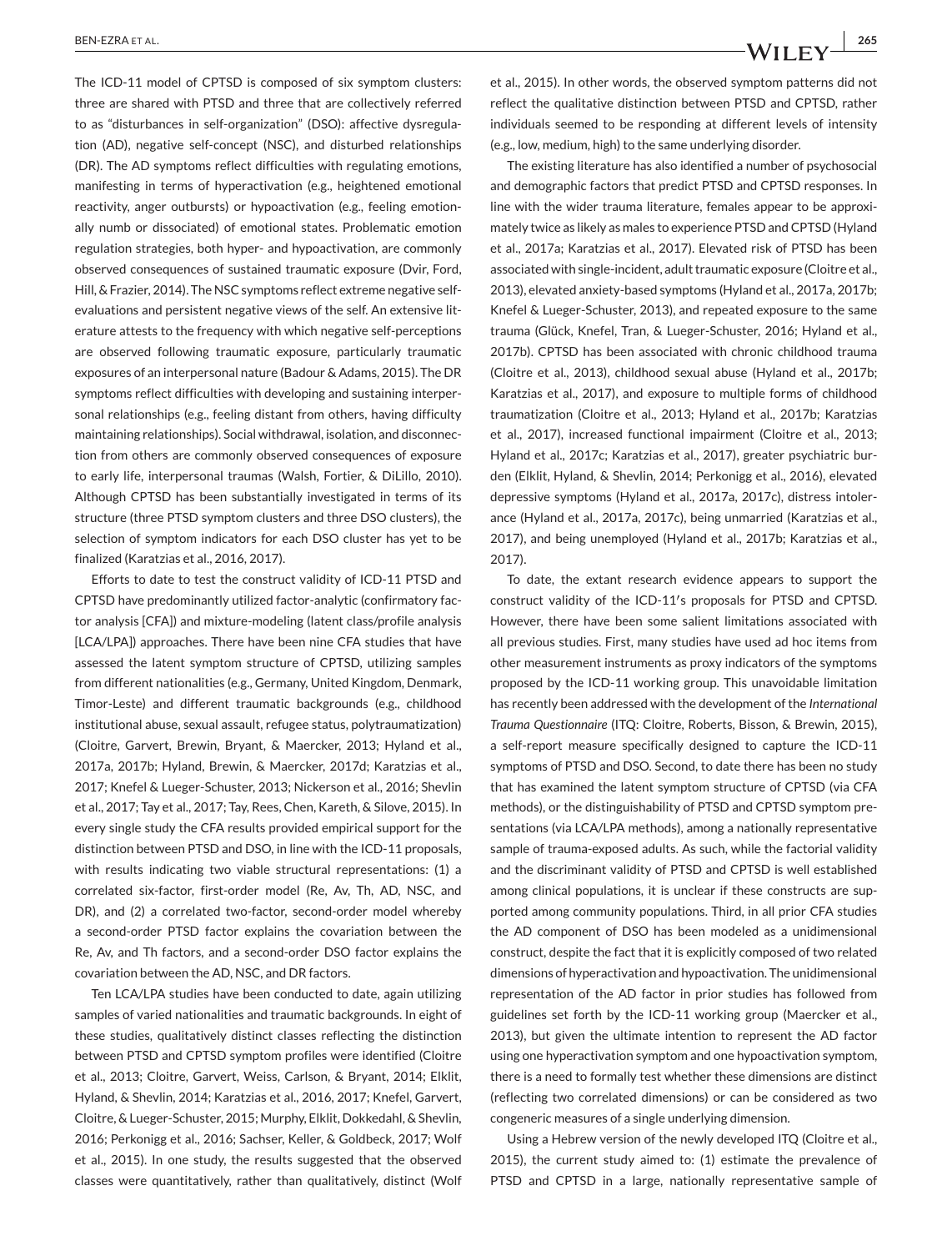trauma-exposed adults in Israel, (2) assess if the PTSD and CPTSD diagnoses are associated with demographic and trauma variables, (3) use CFA to test the factorial validity of CPTSD, acknowledging the delineation between the hyper- and hypoactivation symptoms of AD, and (4) use LCA to test the discriminant validity of ICD-11 PTSD and CPTSD by determining if there are separate classes of individuals identifiable by symptom profiles consistent with the distinction between PTSD and CPTSD.

## **2 METHODS**

#### **2.1 Participants and procedures**

The study sample comprised 1,003 trauma-exposed Israeli adults (response rate = 31%). Within the Israeli (Middle East) context, recent armed conflicts along with terror attacks put almost the entire Israeli population under direct or potential threat to life, corresponding with exposure to a traumatic event. The study used an internet panel of about 130,000 Israelis that adheres to the Israeli Bureau of Statistics in key demographic factors that represent the general population (Bodas, Siman-Tov, Kreitler, & Peleg, 2017). In order to maintain its representativeness, the panel is undergoing dynamic changes according to changes in the Israeli census based on data from the Israel Bureau of Statistics. From this panel, a sample of 1,003 Israelis was selected using stratified and random sampling methods in order to obtain a sample that is a close approximation to the general population. Potential participants were invited to participate in the study via e-mail. Each participant signed an electronic informed consent form before accessing the questionnaire. Eligibility to participate in the study included being over the age of 18, and being fluent in Hebrew. The mean age of the sample was 40.6 years ( $SD = 14.5$ ; range 18–70) and there were more women (51.7%) than men. All the participants were born in Israel. The majority (82.3%) reported living in urban areas, and 70.5% reported being in a committed relationship. The average number of children was 1.8  $(SD = 1.7;$  range 0-11). The majority reported being employed either in a full-time (61.8%) or part-time (20.9%) job. Slightly more than two thirds (68.4%) had a college/university degree.

## **2.2 Measurement**

## **2.2.1 ICD-11 PTSD and CPTSD**

The *ITQ* (Cloitre et al., 2015; Hyland et al., 2017c) is a self-report measure of ICD-11 PTSD and DSO symptoms and is currently under development. Hebrew Translation (Rachel Dekel and Ohad Gilbar). The author M.B. has reviewed the Hebrew translation and suggested some refinements during the translation and back translation.

The ITQ initially assesses an index trauma, how long ago this trauma occurred, and whether a person possesses a clear memory of the index trauma. With this traumatic event in mind, respondents are instructed to indicated how much they have been bothered by each symptom in the past month, using a five-point Likert scale ranging from "not at all" (0) to "extremely" (4).

There are a total of 12 PTSD symptoms included in the ITQ. Eight symptoms reflect the Re cluster, two of which are used for diagnostic purposes (Re1 *Upsetting dreams*, Re2 *Reliving the event in the here and now*). Two symptoms reflect the Av cluster (Av1 *Internal reminders*, Av2 *External reminders*), and two symptoms reflect the Th cluster (Th1 *Hypervigilance*, Th2 *Exaggerated startle response*). There are also three items that screen for functional impairment associated with these symptoms (ratings of the degree of impairment in (1) relationships and social life, (2) work or ability to work, and (3) other important aspects of life such as parenting, school/college work, or other important activities). In our sample, the internal reliability (Cronbach's alpha) of the six PTSD items used for diagnostic purposes was satisfactory ( $\alpha = 0.89$ ), as were the reliabilities for the Re ( $\alpha = 0.80$ ), Av ( $\alpha = 0.87$ ), and Th  $(\alpha = 0.86)$  clusters.

To assess the DSO symptoms, participants are asked to respond to a set of questions reflecting how they typically feel, think about themselves, and relate to others. The same five-point Likert scale is used for the DSO symptoms. Nine items capture the AD cluster, five of which measure hyperactivation (AD1–AD5) (e.g., *When I am upset, it takes me a long time to calm down*) and four measure hypoactivation (AD6–AD9) (e.g., *I feel numb or emotionally shut down*). Four questions capture the NSC cluster (NSC1–NSC4) (e.g., *I often feel ashamed of myself whether it makes sense or not*), and three questions capture the DR cluster (DR1– DR3) (e.g., *I feel distant or cut off from people*). As with the PTSD symptoms, there are three items that screen for functional impairment associated with these symptoms. In our sample, the internal reliability of the 16 DSO items was satisfactory ( $\alpha = 0.94$ ), as were the reliability estimates for the AD ( $\alpha$  = 0.88), hyperactivation ( $\alpha$  = 0.82), hypoactivation ( $\alpha$  = 0.81), NSC ( $\alpha$  = 0.93), and DR ( $\alpha$  = 0.91) clusters.

Current ITQ thresholds specify a score of  $\geq 2$  (moderately) for at least one of the two symptoms from each of the Re, Av, and Th clusters. The thresholds for the DSO clusters specify the following: A score of ≥10 for items AD1–AD5 *or* a score of ≥8 for items AD6–AD9; a score ≥8 for NSC1–NSC4; and a score ≥6 for DR1–DR3. Diagnosis of CPTSD also requires endorsement of functional impairment. Based on the ICD-11 taxonomic structure, a person may only receive a diagnosis of PTSD or CPTSD, but not both.

## **2.2.2 Lifetime traumatic exposure**

The Life Events Checklist (LEC; Gray, Litz, Hsu, & Lombardo, 2004) revised version (LEC-R). The LEC-R is a 19-item self-report measure designed to screen for potentially traumatic events in a respondent's lifetime. The LEC-R assesses exposure to 18 traumatic events (e.g., natural disaster, physical assault, life-threatening illness/injury), two of which specifically inquire about childhood trauma (i.e., childhood sexual abuse, childhood physical abuse) and the 19th item, "any other very stressful event/experience," can be used to indicate exposure to a trauma that is not listed. For each item, respondents check whether the event (1) "happened to me," (2) "witnessed it happening to somebody else," (3) "learned about it happening to someone close to me," (4) "part of my job," (5) "not sure it applies," (6) "doesn't apply to my experience." Each item was recoded as (1) "happened to me" and (0) all other responses, except for the items relating to "sudden violent death" and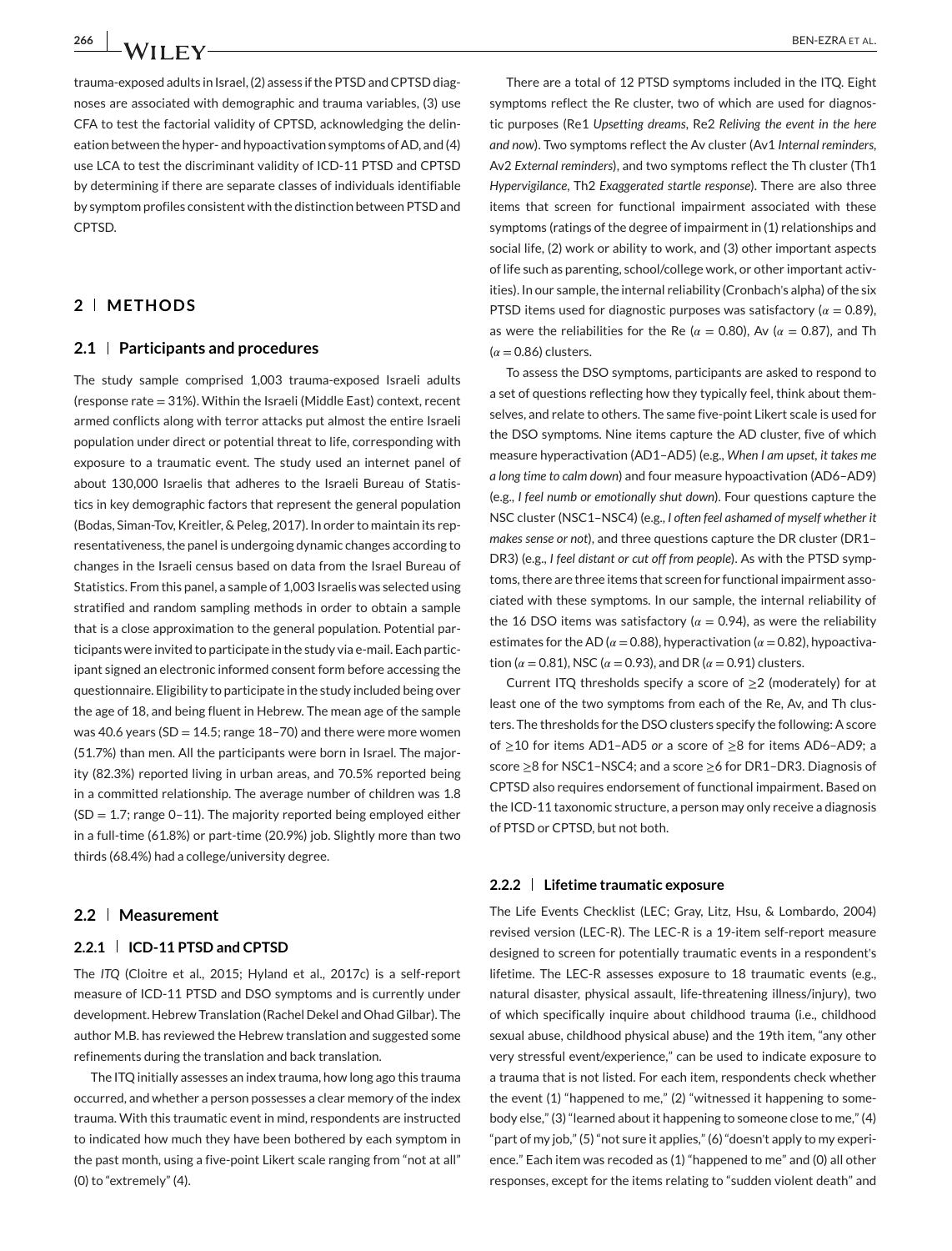"sudden accidental death" that were coded (1) "witnessed it happening to somebody else" and (0) all other responses. A summed total of all binary responses was calculated to represent the number of different life events that has been experienced, this produced a single "total traumas" variable with possible scores ranging from 0 to 19.

Psychological wellbeing was assessed using the five-item *World Health Organization Well-Being Index (*WHO-5; World Health Organization: Regional Office for Europe, 1998). The WHO-5 is a widely used, internationally validated measure of positive mental health. A recent review of 213 international studies supported the reliability and validity of the scale (Topp, Østergaard, Søndergaard, & Bech, 2015). Respondents are asked to indicate how they have been feeling over the past 2 weeks to each positively phrased statement along a six-point Likert scale ranging from "at no time" (0) to "all of the time" (5). Scores range from 0 to 25 with higher scores reflecting greater psychological wellbeing. Scores ≤13 are indicative of poor mental health and the possible presence of a psychiatric disorder (Awata et al., 2007). The reliability of the WHO-5 among the current sample was satisfactory  $(\alpha = 0.93)$ .

## **2.3 Statistical analysis**

The analytic plan for the current study included three phases. Phase 1 involved estimating prevalence of PTSD and CPTSD and assessing if there was a difference between males and females. The associations between diagnostic status and demographic and trauma factors were also assessed. Phase 2 involved testing six-factor analytic models shown in Figure 1.

Model 1 is a one-factor model where all symptoms load on the single latent variable CPTSD. Model 2 is a correlated first-order six-factor model (Re, Av, Th, AD, NSC, and DR). Model 3 replaced the single AD latent variable with two latent variables, with five symptoms (AD1–AD5) measuring hyperactivation (Hr) and four (AD6–AD9) measuring hypoactivation (Ho). Model 4 tests the hypothesis that the covariation among the six first-order factors can be explained by a single second-order factor (CPTSD). Model 5 specified two correlated second-order factors (PTSD and DSO) to explain the covariation among the six first-order factors; Re, Av, and Th loaded on the PTSD factor and AD, NSC, and DR loaded on the DSO factor. Model 6 was similar to Model 5 but separated the AD symptoms into the Hr and Ho latent variables. For all models the error variances were uncorrelated. Each model was specified using robust maximum-likelihood estimation (Yuan & Bentler, 2000), which has been shown to produce correct parameter estimates, standard errors, and test statistics (Rhemtulla, Brosseau-Liard, & Savalei, 2012). Goodness of fit for each model was assessed with a range of fit indices including the chi square, the comparative fit index (CFI; Bentler, 1990), and the Tucker–Lewis index (TLI; Tucker & Lewis, 1973). A nonsignificant  $\chi^2$  and values greater than 0.90 for the CFI and TLI were considered to reflect acceptable model fit. Additionally, the root mean square error of approximation (RMSEA; Steiger, 1990) was reported, where a value less than 0.05 indicated close fit and values up to 0.08 indicated reasonable errors of approximation (Jöreskog & Sörbom, 1993). The same cut-off values can be used for the standardized root mean square residual (SRMR;

In Phase 3 an LCA was performed to determine the appropriate number of classes based on the probability of meeting the diagnostic thresholds for the three PTSD symptom clusters (Re, Av, and Th) and the four DSO symptom clusters (Hy, Ho, NSC, and DR). Six latent class models were assessed (one through six classes) to determine optimal fit. Age and gender were included as covariates in the models. The robust maximum likelihood estimator (Yuan & Bentler, 2000) was used, and models were estimated using all available information. To avoid solutions based on local maxima, 500 random sets of starting values were used initially, followed by 50 final stage optimizations. The relative fit of the models was compared by using three information theory based fit statistics: The Akaike Information Criterion (AIC; Akaike, 1987), the BIC (Schwartz, 1978), and the sample size adjusted BIC (ssaBIC; Sclove, 1987). The class solution that possesses the lowest value can be judged the best model. Evidence from simulation studies have indicated that the BIC was the best information criterion for identifying the correct number of classes (Nylund, Asparouhov, & Muthén, 2007). In addition, the Lo–Mendell–Rubin adjusted likelihood ratio test (LMR-A; Lo, Mendell, & Rubin, 2001) was used to compare models with increasing numbers of latent classes. When a nonsignificant value (*P >* .05) occurs, this suggests that the model with one less class should be accepted. Analyses in Phases 2 and 3 were conducted using Mplus 7.11 (Muthén & Muthén, 2013).

## **3 RESULTS**

#### **3.1 Phase 1: prevalence and correlates**

The rates of endorsement at the symptom cluster level are reported in Table 1. Significantly more females than males met the diagnostic criteria for the Re, Av, Th, and Hr symptom clusters.

The estimated prevalence of PTSD was 9.0% (*n* = 90) and of CPTSD was 2.6% (*n* = 26). There was a significant gender difference for PTSD (male = 7.0%, female = 10.8%;  $\chi^2$  (1) = 4.35, P = .037) but not for CPTSD (male = 3.1%, female = 2.1%;  $\chi^2$  (1) = 0.95, P = .239). The mean age of the CPTSD (34.46 years,  $SD = 12.77$ ), PTSD (37.60 years,  $SD = 14.51$ ), and no-diagnosis (41.05 years,  $SD = 14.51$ ) groups was significantly different ( $F$  (2,1002) = 4.692,  $P = .009$ ) and post hoc tests (least significant difference) showed that the mean age of the CPTSD and PTSD groups did not differ but both were significantly younger than the no-diagnosis group (*P <* .05). There was no association between diagnostic status (CPTSD, PTSD, no diagnosis) and area of residence (urban, rural:  $\chi^2$  (2) = 4.449, P = .108), employment status (not in employment but seeking work, not in employment and not seeking work, full-time employed, part-time employed:  $\chi^2$  (6) = 8.787, *P* = .186), and education (unfinished obligatory school, obligatory school level, finished high/secondary school, college/university:  $\chi^2$  $(6) = 3.842$ ,  $P = .689$ ). There was a significant relationship between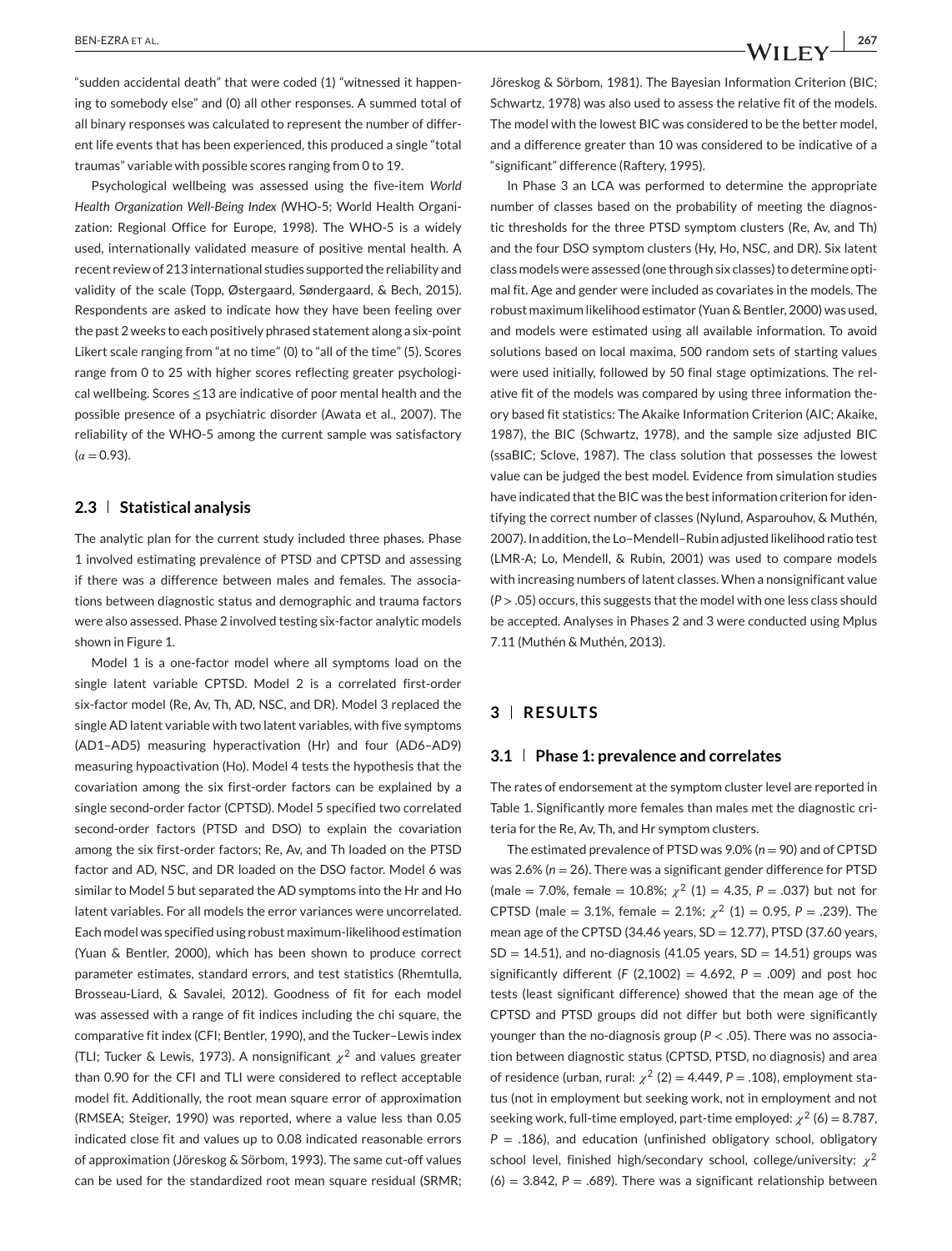

DR



D



Model 1: Unidimensional CPTSD

 $\overline{A}$ 



**FIGURE 1** Alternative CFA models

**TABLE 1** Rates of endorsement of each PTSD and DSO symptom cluster

|                         | <b>Total</b> | Male        | Female      | $\chi^2$ (df) P  |
|-------------------------|--------------|-------------|-------------|------------------|
| Re-experiencing         | 246 (24.5%)  | 105 (21.7%) | 141 (27.2%) | 4.05 (1) .040    |
| Avoidance               | 289 (28.8%)  | 118 (24.4%) | 171 (32.9%) | 8.96(1) .003     |
| Sense of threat         | 339 (33.8%)  | 134 (27.7%) | 205 (39.5%) | 15.62(1) < .001  |
| Hyperactivation         | 201 (20.0%)  | 64 (13.2%)  | 137 (26.4%) | 27.125(1) < .001 |
| Hypoactivation          | 84 (8.4%)    | 40 (8.3%)   | 44 (8.5%)   | 0.015(1).903     |
| Negative self-concept   | 104 (10.4%)  | 49 (10.1%)  | 55 (10.6%)  | 0.060(1) .806    |
| Disturbed relationships | 132 (13.2%)  | 62 (12.8%)  | 70 (13.5%)  | 0.101(1) .751    |

diagnostic status and relationship status (in a committed relationship, not in a committed relationship) with fewer participants than expected by chance with a diagnosis of CPTSD and also "in a committed relationship" (standardized adjusted residual = −3.2).

The associations between diagnostic status and exposure to different categories of trauma, as measured by the LEC, are presented in Table 2.

The associations between childhood physical abuse, physical assault, sexual assault, other unwanted or uncomfortable sexual experience, severe human suffering, and any other stressful event or experience were significantly associated with diagnostic status, and higher for the CPTSD group. Rates of childhood sexual abuse or molestation and witnessing sudden accident were significantly associated with diagnostic status, and higher for the PTSD group. The mean total number of traumas differed significantly (*F* (2, 1002) = 9.032, *P <* .001) across the CPTSD (4.23, SD = 3.55), PTSD (3.72, SD = 2.45), and no-diagnosis group (2.81, SD = 2.46). Post hoc tests (LSD) showed that mean number of traumas for the CPTSD and PTSD groups were not significantly different but both were significantly higher than the no-diagnosis group (*P <* .05).

The mean WHO-5 scores differed significantly (*F* (2, 1002) = 13.52, *P <* .001) across the CPTSD (10.34, SD = 6.56), PTSD (11.43,  $SD = 4.83$ ), and no-diagnosis group (14.29,  $SD = 6.28$ ). Post hoc tests (LSD) showed that WHO-5 scores for the CPTSD and PTSD groups were not significantly different but both were significantly lower than the no-diagnosis group (*P<*.05). TheWHO-5 scores for the CPTSD and PTSD groups were lower than 13, which is indicative of poor mental health.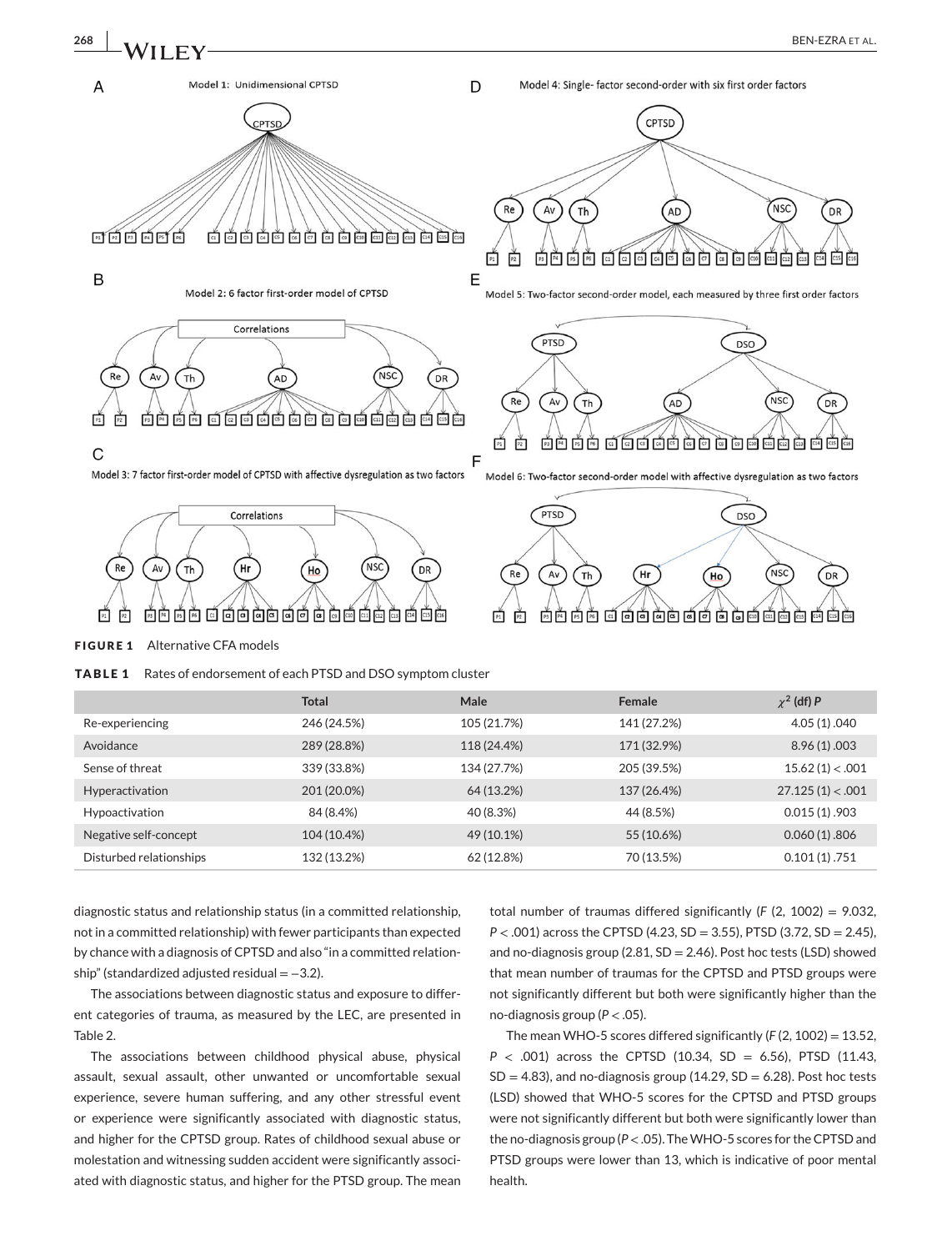**TABLE 2** Rates of exposure to different traumas by diagnostic classification

|                                                               | <b>CPTSD</b> | <b>PTSD</b> | <b>No Diagnosis</b> | $\chi^2$ (df) P |
|---------------------------------------------------------------|--------------|-------------|---------------------|-----------------|
| 1. Natural disaster                                           | 4(15.4%)     | 18 (20.0%)  | 128 (14.4%)         | 1.99(2) .369    |
| 2. Fire or explosion                                          | 2(7.7%)      | 7(7.8%)     | 104 (11.7%)         | 1.61(2) .446    |
| 3. Transportation accident                                    | 9(34.6%)     | 37 (41.1%)  | 339 (38.2%)         | 0.45(2) .799    |
| 4. Serious accident                                           | 4(15.4%)     | 14 (15.6%)  | 130 (14.7%)         | 0.06(2) .970    |
| 5. Exposure to toxic substance                                | 2(7.7%)      | 7(7.8%)     | 59 (6.7%)           | $0.20(2)$ .905  |
| 6. Childhood physical abuse                                   | 5(19.2%)     | 10 (11.1%)  | 51 (5.7%)           | 10.77 (2) .005  |
| 7. Physical assault as adult                                  | 15 (57.7%)   | 40 (44.4%)  | 309 (34.8%)         | 8.55(2) .014    |
| 8. Assault with a weapon                                      | 3(11.5%)     | 4(4.4%      | 53 (6.0%)           | $1.80(2)$ .405  |
| 9. Childhood sexual abuse or molestation                      | 5(19.2%)     | 22 (24.4%)  | 101 (12.4%)         | 10.75 (2) .005  |
| 10. Sexual assault as adult                                   | 5(19.2%)     | 10 (11.1%)  | 56 (6.3%)           | 8.85(2) .012    |
| 11. Other unwanted or uncomfortable sexual experience         | 10 (38.5%)   | 29 (32.3%)  | 175 (19.7%)         | 12.26 (2) .002  |
| 12. Combat or exposure to a war zone                          | 8 (30.8%)    | 33 (36.7%)  | 300 (33.8%)         | 0.42(2).811     |
| 13. Captivity                                                 | $0(0\%)$     | $0(0\%)$    | 4(0.05%)            | 0.56(2) .769    |
| 14. Life-threatening illness or injury                        | 5(19.2%)     | 12 (13.3%)  | 99 (11.2%)          | 1.91(2) .385    |
| 15. Severe human suffering                                    | 6(23.1%)     | 6(6.7%)     | 48 (5.4%)           | 14.10 (2) .001  |
| 16. Witness sudden violent death                              | 5(19.2%)     | 12 (13.3%)  | 92 (10.4%)          | 2.66(2) .264    |
| 17. Witness sudden accidental death                           | 9(34.6%)     | 35 (38.9%)  | 221 (24.9%)         | 9.12(2) .010    |
| 18. Serious injury, harm, or death you caused to someone else | 1(3.8%)      | 3(3.3%)     | 11(1.2%)            | 3.41(2) .180    |
| 19. Any other very stressful event or experience              | 12 (46.2%)   | 36 (40%)    | 207 (23.3%)         | 18.01 (2) .000  |

**TABLE 3** Fit statistics for the alternative models of the ICD-11 PTSD and CPTSD symptoms

| Model          | Chi-square (df)      | <b>RMSEA (90% CI)</b>  | <b>CFI</b> | <b>TLI</b> | <b>SRMR</b> | <b>BIC</b> |
|----------------|----------------------|------------------------|------------|------------|-------------|------------|
|                | $3,275.047(209)^*$   | $0.121(0.117 - 0.125)$ | 0.661      | 0.626      | 0.100       | 5.4257.403 |
|                | $1,104.959(194)^{*}$ | $0.068(0.065 - 0.072)$ | 0.899      | 0.880      | 0.054       | 50,903,796 |
| 3              | 824.535 (188)*       | $0.058(0.054 - 0.062)$ | 0.930      | 0.914      | 0.053       | 5.0512.435 |
| $\overline{4}$ | $1,572.554(203)^{*}$ | $0.082(0.078 - 0.086)$ | 0.849      | 0.828      | 0.081       | 51.562.911 |
|                | $1,201.461(202)^{*}$ | $0.070(0.066 - 0.074)$ | 0.890      | 0.874      | 0.063       | 50.992.369 |
| 6              | 936.780 (201)*       | $0.060(0.057 - 0.064)$ | 0.919      | 0.907      | 0.063       | 50.593.316 |

*Note*: \**P* < .05; df = degrees of freedom; CFI = comparative fit index; TLI = Tucker–Lewis index; RMSEA = root mean square error of approximation; SRMR = standardized root mean residual; BIC = Bayesian Information Criterion.

## **3.2 Phase 2: CFA results**

The fit statistics for the six models of PTSD and CPTSD are presented in Table 3.

Only models 3 and 6 met all the criteria for acceptable model fit and had the lowest values for the BIC. The chi-square statistics were statistically significant but this should not lead to the rejection of the models as the power of the chi-square test is positively related to sample size (Tanaka, 1987). Although both models have acceptable fit, Model 3 should be preferred as it had the lower BIC and the difference between the models ( $\Delta BIC = 80.881$ ) was greater than 10, which is considered to be indicative of a "significant" difference. The standardized factor loadings and factor correlations are reported in Table S1 (see online Supporting Material).

## **3.3 Phase 3: LCA results**

Table S2 (see online Supporting Material) shows the fit indices for the LCA models with 1–6 classes. The fit indices favored a four-class

solution as the BIC and ssaBIC values were lowest for this model, and the LRT-A became nonsignificant for the five-class solution. The AIC was also lowest for the four and five class solutions, so the four class solution should be preferred on the basis of parsimony. Class 1  $(7.1\%, n = 71)$  was characterized by high probabilities of meeting the diagnostic threshold for each of the PTSD and DSO symptom clusters. This class was labeled the "CPTSD class." Class 2 was the smallest class  $(3.1\%, n = 31)$  and was characterized by relatively low probabilities of meeting the diagnostic threshold for the three PTSD symptom clusters, and higher probabilities of meeting the threshold for the four DSO symptom clusters. This class was labeled the "DSO only class." Class 3 (65.8%,  $n = 660$ ) was characterized by low probabilities of meeting the threshold for all PTSD and DSO symptom clusters. This class was labeled the "Baseline class." Class 4 (24%, *n* = 241) was characterized by high probabilities of meeting the diagnostic criteria for each PTSD symptom cluster, and lower probabilities of meeting the diagnostic criteria for the DSO symptom clusters This class was labeled the "PTSD class" (see Figure 2).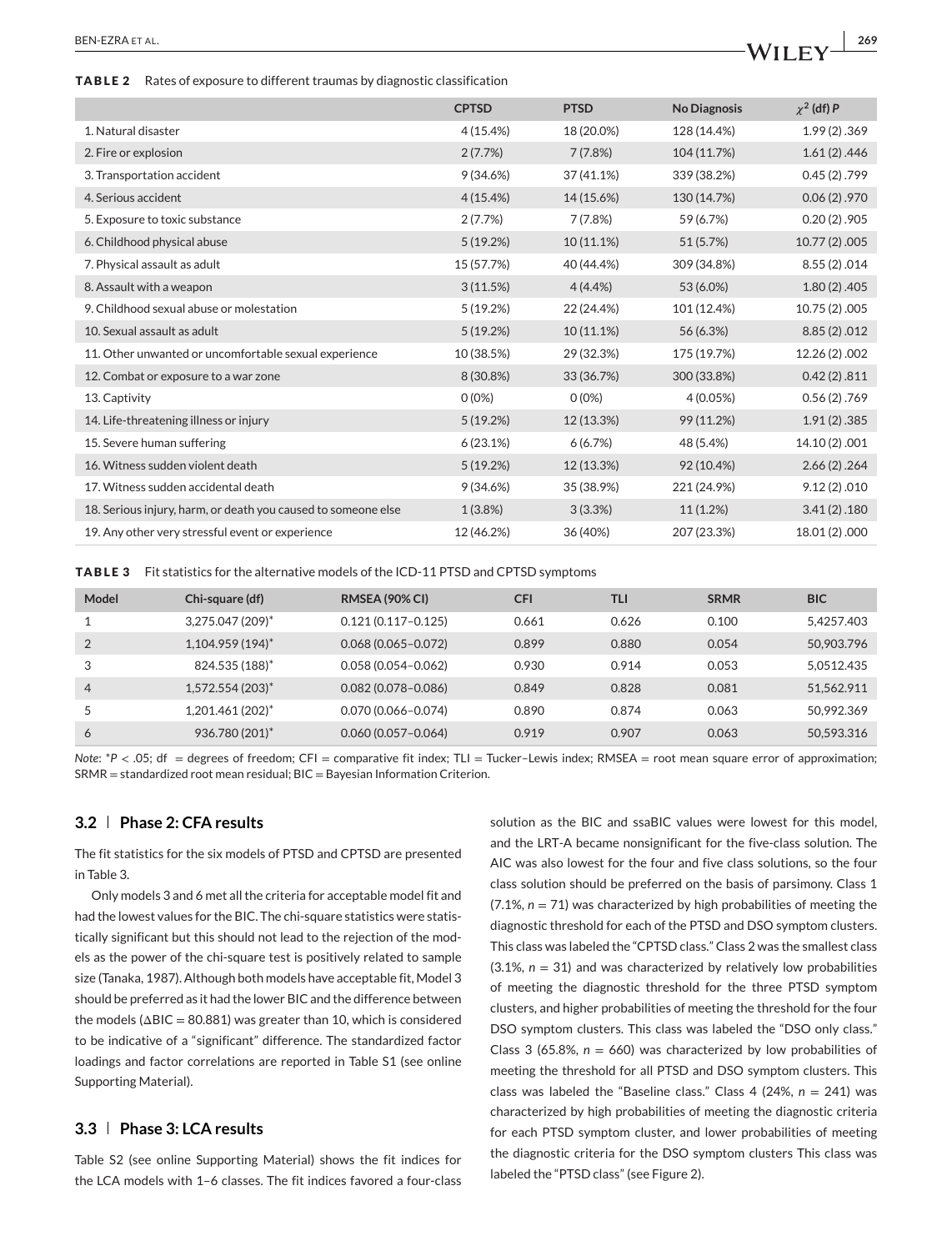

**FIGURE 2** Four-class LCA profile plot

### **4 DISCUSSION**

This study was the first to report on the prevalence of ICD-11 PTSD and CPTSD within a nationally representative sample, using a disorderspecific measure. Additionally, the current study sought to advance the existing literature by providing the first assessment of the factorial and discriminant validity of the ICD-11 proposals for PTSD and CPTSD within a nationally representative sample.

Estimated lifetime prevalence rates of PTSD and CPTSD among the Israeli general population were 9.0 and 2.6%, respectively. The combined prevalence rate of ICD-11 PTSD and CPTSD (11.6%) in the current study is slightly higher than the 9.4% population prevalence rate reported in two previous nationally representative studies of the Israeli population (Bleich, Gelkopf, & Solomon, 2003, Bleich, Gelkopf, Melamed, & Solomon, 2006). Variation in prevalence rates between the current and previous studies may be attributable to the use of the *Diagnostic and Statistical Manual of Mental Disorders, Fourth Edition* (DSM-IV; American Psychiatric Association, 1994) criteria for PTSD in the two previous assessments. The higher prevalence rate of 11.6% could also be attributed to the fact that two distinct conditions have been assessed in the present sample. However, it is also important to understand that the current study was conducted during a period of elevated terror threat along with the introduction of deliberate ignition of wildfires and urban fires as a means of terror that had a direct threat on the population.

The current results indicate that ICD-11 PTSD is more common in the general population as compared to CPTSD. This is consistent with findings from (Hyland et al., 2017b) who reported PTSD and CPTSD rates of 3.0 and 1.0%, respectively, among a representative sample of Danes who were all aged 24. The higher prevalence of PTSD, relative to CPTSD, among community samples is in contrast to what has been observed among clinical samples. In a Danish treatment-seeking sample of sexual assault survivors, the prevalence of PTSD was 7.8% and the prevalence of CPTSD was 42.8% (Hyland et al., 2017a). Rates of CPTSD were also substantially higher in treatment-seeking samples from Scotland (PTSD = 37.0%, CPTSD = 53.1%; Karatzias et al., 2016), Wales (PTSD = 10.9%, CPTSD = 53.6%; Hyland et al., 2017c), and international refugees (PTSD = 19.7%, CPTSD = 32.8%; Nickerson et al., 2016). Initial empirical evidence suggests that while PTSD may be more common than CPTSD in the general population, complex traumatic responses are more commonly observed within clinical populations.

Females were significantly more likely than males to be diagnosed with PTSD, and no significant differences were observed in relation to CPTSD. Previous studies with clinical (Karatzias et al., 2016, 2017) and community (Hyland et al., 2017b) samples have indicated that females are approximately twice as likely as males to meet diagnostic status for ICD-11 PTSD and CPTSD; findings that are consistent with the wider trauma literature (Christiansen & Elklit, 2012; Palic et al., 2016). Current results indicate that, among the general adult Israeli population, a meaningful gender difference exists for PTSD but there is no meaningful distinction with regards to CPTSD. It is impossible to ascertain based on the current results if the absence of any gender difference for CPTSD is a true reflection of gender differences in the wider global general population, or if the null effect is unique to the Israeli context. Taking a broader perspective shows two important differences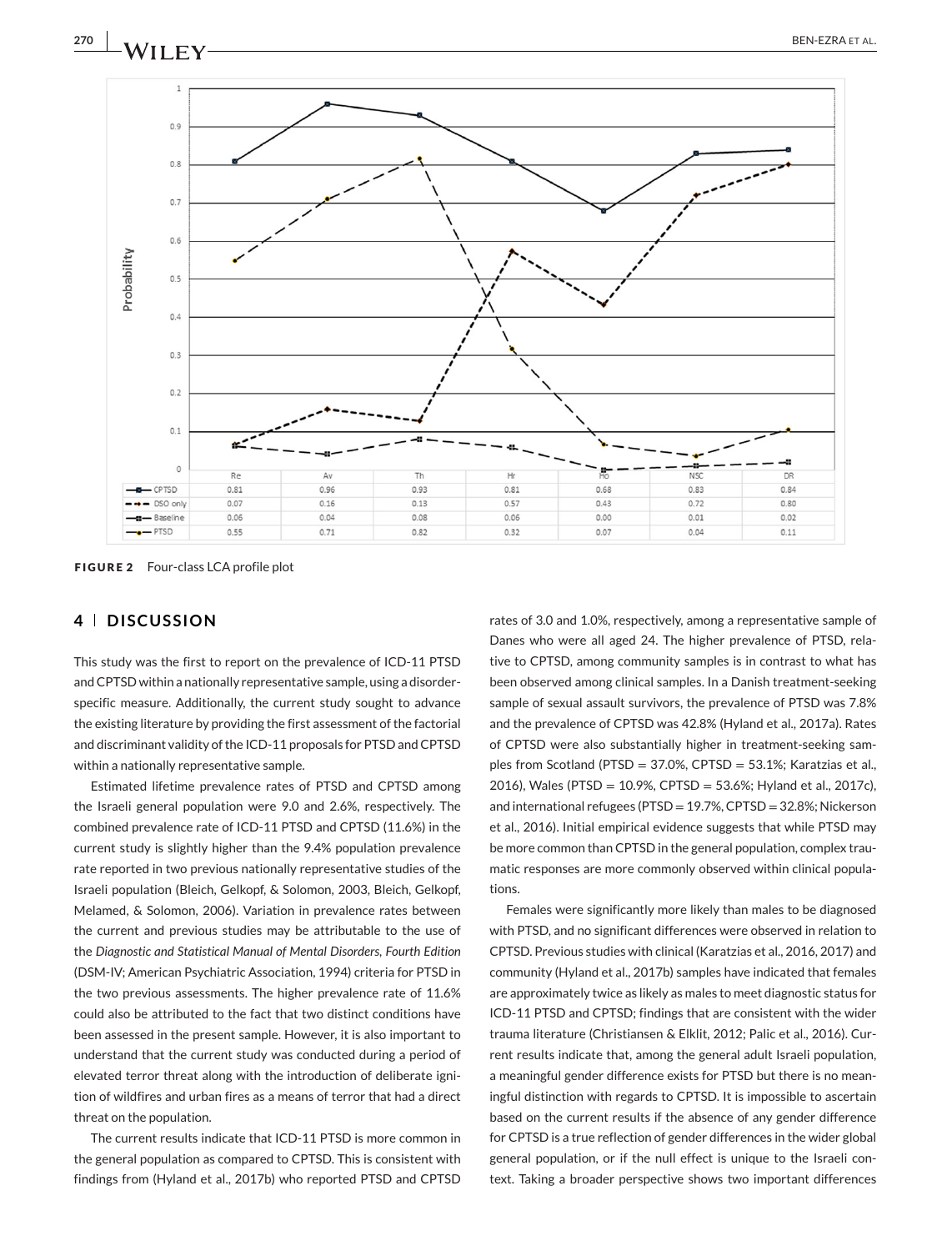between the results of our study and those of previous studies: First, in comparison to the current study, previous studies on CPTSD were conducted on specific populations such as women being treated after child abuse and children and adolescences treated for trauma, clinical community sample, individuals seeking treatment due to interpersonal trauma (Hyland et al., 2017b), and people who underwent institutional abuse as children (Knefel & Lueger-Schuster, 2013; Knefel et al., 2015). Second, the number of participants from the general population that experienced childhood trauma was quite small and this may have affected the results. For example, only five participants met the criteria for CPTSD due to childhood physical abuse and five participants met the criteria for CPTSD due to childhood sexual abuse. Further examination of gender differences in both PTSD and CPTSD among other nationally representative samples is required, and such work is currently being undertaken in several other countries.

Prior evidence has indicated that a CPTSD diagnosis can be meaningfully distinguished from a PTSD diagnosis on the basis of several psychosocial, trauma-related, and demographic factors. In contrast to prior finding based on clinical samples, risk of CPTSD as compared to PTSD was not significantly associated with polytraumatization, psychological wellbeing, being unemployed, educational status, urbanicity, or age. CPTSD diagnosis, as compared to PTSD diagnosis, was significantly associated with not being in a committed relationship, along with exposure to unique forms of trauma including childhood physical abuse, adult physical assault, adult sexual assault (but not childhood sexual assault), other unwanted or uncomfortable sexual experiences, and exposure to severe human suffering. The conflicting results observed in the present study compared to those observed in prior studies may suggest that there are distinct risk factors for a differential diagnosis in community samples relative to clinical samples. Alternatively, the current findings may be unique to the sociocultural context of Israel and therefore point toward important cultural variations in risk for CPTSD as compared to PTSD. Further work is required on the differential predictors of CPTSD in culturally distinct community samples. Targeting cultural features in cross-cultural studies will give a better insight to the role of specific sociocultural factors in assessing PTSD and CPTSD. Furthermore, these prospective studies will enable researchers to learn about common denominators that exist crossculturally versus culture-specific factors. Testing the above will allow us to learn more about the potential contribution of specific sociocultural factors across stress disorders, namely PTSD and CPTSD, and the unique factors that will be sensitive to differentiate the two conditions.

The results from the CFA indicated that a correlated first-order model (Model 3) with three latent variables (Re, Av, and Th) representing PTSD and four latent variables (Hy, Ho, NSC, and DR) representing DSO was the best fitting model. The model (Model 6) that included two second-order latent variables, PTSD and DSO, to explain the covariation among the seven first-order factors also fitted the data, but not as well as the first-order model. These results are consistent with much of the previous factor analytic work that has found that these two models are generally the best fitting models, although in clinical samples the second-order model has been found to be the best fitting model (Hyland et al., 2017a, 2017c, 2017d; Karatzias et al., 2017; Nickerson et al., 2016; Shevlin, McElroy, Bentall, Reininghaus,

& Murphy, 2016; Tay et al., 2015). The important difference between this analysis and the previous research is that the dimensionality of the AD indicators was assessed. The results suggested that the hyperactivation and hypoactivation indicators were best represented by two correlated latent variables  $(r = 0.72)$  rather than one latent variable. It is clear that difficulties in emotional regulation are common consequences of trauma, particularly of an interpersonal type (Burns, Jackson, & Harding, 2010; Ehring & Quack, 2010), but to date the AD cluster of symptoms has been considered to be a unitary construct. More recent research has examined the role of specific facets of emotional dysregulation (Bennett, Modrowski, Kerig, & Chaplo, 2015) and showed that there is specificity in the relationship between different types of trauma and specific types of difficulties in emotional regulation. This is important as it suggests that for a general measure of trauma response, such as the ITQ, the assessment of different aspects of emotional dysregulation (in this case hyperactivation and hypoactivation) is necessary when assessing CPTSD in populations who have been exposed to different, or multiple, forms of trauma. These results are also in line with our clinical observations in working with people with CPTSD. Furthermore, these CFA results have important implications for the ongoing work of streamlining the number of "Disturbance in Self-Organization" symptoms within the ITQ (see Shevlin et al., ). The intention is to model each DSO cluster by two items each, and these results indicate that the AD symptom cluster should comprise one "hyperactivation" and one "hypoactivation" symptom.

The results from the LCA indicated that a four class solution representing PTSD, CPTSD, DSO symptoms only, and a large baseline class was the best fitting model. This is largely consistent with the 10 studies to date that have used LCA/LPA and have generally found a distinction between symptom endorsement profiles that are representative of PTSD and CPTSD. The only study that also used a community sample (Wolf et al., 2015) reported equivocal findings where the PTSD/CPTSD distinction was evident using LCA but not when using factor mixture models. The current study, based on a large community sample, showed a clear distinction between PTSD and CPTSD. Interestingly, there was a small "DSO only class" (3.1%) and this shows that the problems associated with DSO are not necessarily associated with the presence of PTSD symptoms. These findings are not surprising considering that DSO constructs can be cross-diagnostic phenomena. As an example, emotional dysregulation is present in anxiety and affective disorders (Hofmann, Sawyer, Fang, & Asnaani, 2012).

Several limitations can be observed in the present study. Although it is the first to examine the nature of PTSD and CPTSD among a nationally representative adult sample, the results may not be generalizable to other nations. The unique cultural and political context of Israel, where the population lives under direct or potential threat to life means that the observed diagnostic rates may be higher than in other regions of the world (De Jong et al., 2001). Our response rate (31%) was lower in comparison to previous study (57%) (Bleich et al., 2003). However, the method of the two samples differs as we used Internet sampling with higher likelihood to yield lower response rates than phone surveys. Additionally, the use of a self-report method of symptom endorsement, as opposed to a clinician-administered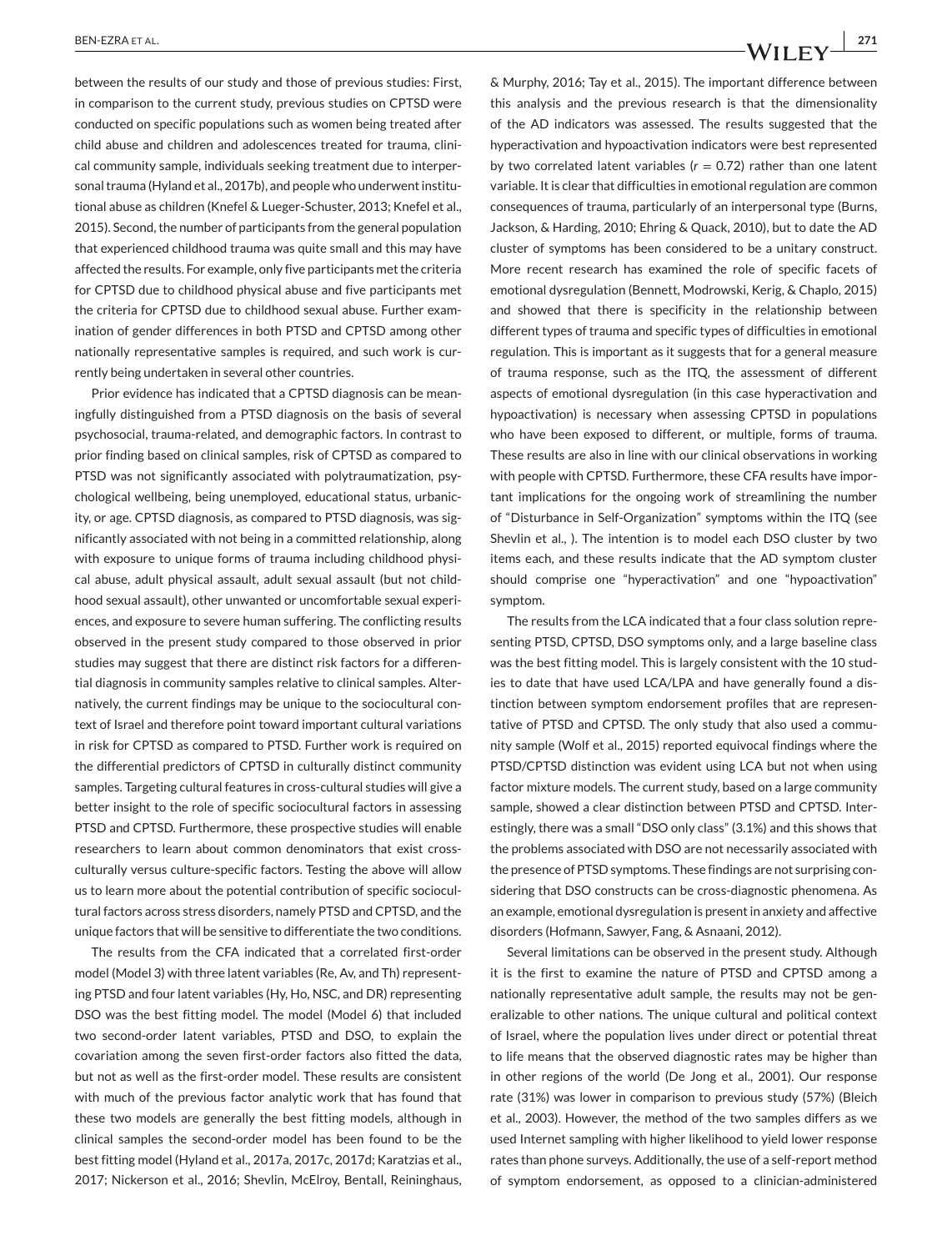**272** BEN-EZRA ET AL.

diagnostic interview may too have overestimated diagnostic rates. The development of a clinician-administered diagnostic interview for ICD-11 PTSD and CPTSD is ongoing and replication across different diagnostic methods is necessary. Nevertheless, this was the first study to use a condition-specific (PTSD and CPTSD) measure in a nationally representative sample.

Overall, this study aimed to assess the prevalence of PTSD and CPTSD in a large nationally representative sample of Israeli adults; prevalence rates of PTSD and CPTSD were 9.0 and 2.6%, respectively. The structural analyses indicated that PTSD and DSO symptom clusters were multidimensional, but not necessarily hierarchical, in nature and that there were distinct classes that were consistent with PTSD and CPTSD. These results partially support the factorial validity and more strongly support the discriminant validity of the ICD-11 proposals for PTSD and CPTSD among a community sample using a disorder-specific measure, and also support the international applicability of these diagnoses. Further research is required to determine the prevalence rates of PTSD and CPTSD in nationally representative samples across different countries and to explore the predictive utility of different types of traumatic life events for PTSD and CPTSD.

#### **ACKNOWLEDGMENT**

The study was funded by an internal research grant awarded to Professor Ben-Ezra from Ariel University RA1700000037.

#### **ORCID**

*Menachem Ben-Ezra* <http://orcid.org/0000-0002-7890-2069>

#### **REFERENCES**

Akaike, H. (1987). Factor analysis and the AIC. *Psychometrika*, *52*, 317–332.

- American Psychiatric Association. (1994). *Diagnostic and statistical manual of mental disorders*(4th edn.). Washington, DC: Author.
- Awata, S., Bech, P., Koizumi, Y., Seki, T., Kuriyama, S., Hozawa, A., … Tsuji, I. (2007). Validity and utility of the Japanese version of the WHO-Five Well-Being Index in the context of detecting suicidal ideation in elderly community residents. *International Psychogeriatrics*, *19*, 77–88. <https://doi.org/10.1017/S1041610206004212>
- Badour, C. L., & Adams, T. G. (2015). Contaminated by trauma: Understanding links between self-disgust, mental contamination, and PTSD. In P. Overton, J. Simpson, & P. Powell (Eds.), *The revolting self: Psychological and clinical perspectives on self-directed disgust*(pp. 127–149). London: Karnac Books.
- Bennett, D. C., Modrowski, C. A., Kerig, P. K., & Chaplo, S. D. (2015). Investigating the dissociative subtype of posttraumatic stress disorder in a sample of traumatized detained youth. *Psychological Trauma*, *7*, 465– 472.<https://doi.org/10.1037/tra0000057>
- Bentler, P. M. (1990). Comparative fit indexes in structural models. *Psychological Bulletin*, *107*, 238–246.
- Bleich, A., Gelkopf, M., Melamed, Y., & Solomon, Z. (2006). Mental health and resiliency following 44 months of terrorism: A survey of an Israeli national representative sample. *BMC Medicine*, *4*, 21. [https://doi.org/](https://doi.org/10.1186/1741-7015-4-21) [10.1186/1741-7015-4-21](https://doi.org/10.1186/1741-7015-4-21)
- Bleich, A., Gelkopf, M., & Solomon, Z. (2003). Exposure to terrorism, stress-related mental health symptoms, and coping behaviors among a

nationally representative sample in Israel. *Journal of the American Medical Association*, *290*, 612–620.<https://doi.org/10.1001/jama.290.5.612>

- Bodas, M., Siman-Tov, M., Kreitler, S., & Peleg, K. (2017). The role of victimization in shaping households' preparedness for armed conflicts in Israel. *Disaster Medicine and Public Health Preparedness*, 1–9. <https://doi.org/10.1017/dmp.2017.38>
- Brewin, C. R., Cloitre, M., Hyland, P., Shevlin, M., Maercker, A., Bryant, R., … Reed, G. M. (2017). Evidence regarding the ICD-11 proposals for diagnosing PTSD and complex PTSD. *Clinical Psychology Review*, *58*, 1–15. <https://doi.org/10.1016/j.cpr.2017.09.001>
- Burns, E. E., Jackson, J. L., & Harding, H. G. (2010). Child maltreatment, emotion regulation, and posttraumatic stress: The impact of emotional abuse. *Journal of Aggression, Maltreatment & Trauma*, *19*, 801–819. <https://doi.org/10.1080/10926771.2010.522947>
- Christiansen, D.M., & Elklit, A. (2012). Sex differences in PTSD. In A. Lazinica & E. Ovuga (Eds.), *Posttraumatic stress disorder in a global context* (pp. 113–142). Rijeka, Croatia: InTech–Open Access Book.
- Cloitre, M., Garvert, D.W., Brewin, C. R., Bryant, R. A., & Maercker, A. (2013). Evidence for proposed ICD-11 PTSD and complex PTSD: A latent profile analysis. *European Journal of Psychotraumatology*, *4*, 20706. [https://](https://doi.org/10.3402/ejpt.v4i0.20706) [doi.org/10.3402/ejpt.v4i0.20706](https://doi.org/10.3402/ejpt.v4i0.20706)
- Cloitre, M., Garvert, D. W., Weiss, B., Carlson, E. B., & Bryant, R. A. (2014). Distinguishing PTSD, complex PTSD, and borderline personality disorder: A latent class analysis. *European Journal of Psychotraumatology*, *5*, 25097.<https://doi.org/10.3402/ejpt.v5.25097>
- Cloitre, M., Roberts, N. P., Bisson, J. I., & Brewin, C. R. (2015). The ICD-11 Trauma Questionnaire. *Self-Report Community Version 1.0*. Unpublished manuscript.
- De Jong, J. T., Komproe, I. H., Van Ommeren, M., El Masri, M., Araya, M., Khaled, N., … Somasundaram, D. (2001). Lifetime events and posttraumatic stress disorder in 4 postconflict settings. *Journal of the American Medical Association*, *286*, 555–562. [https://doi.org/10.1001/jama.](https://doi.org/10.1001/jama.286.5.555) [286.5.555](https://doi.org/10.1001/jama.286.5.555)
- Dvir, Y., Ford, J. D., Hill, M., & Frazier, J. A. (2014). Childhood maltreatment, emotional dysregulation, and psychiatric comorbidities. *Harvard Review of Psychiatry*, *22*, 149–161. [https://doi.org/10.1097/](https://doi.org/10.1097/HRP.0000000000000014) [HRP.0000000000000014](https://doi.org/10.1097/HRP.0000000000000014)
- Ehring, T., & Quack, D. (2010). Emotion regulation difficulties in trauma survivors: The role of trauma type and PTSD symptom severity. *Behavior Therapy*, *41*, 587–598.<https://doi.org/10.1016/j.beth.2010.04.004>
- Elklit, A., Hyland, P., & Shevlin, M. (2014). Evidence of symptom profiles consistent with posttraumatic stress disorder and complex posttraumatic stress disorder in different trauma samples. *European Journal of Psychotraumatology*, *5*, 24221.<https://doi.org/10.3402/ejpt.v5.24221>
- Glück, T. M., Knefel, M., Tran, U. S., & Lueger-Schuster, B. (2016). PTSD in ICD-10 and proposed ICD-11 in elderly with childhood trauma: Prevalence, factor structure, and symptom profiles. *European Journal of Psychotraumatology*, *7*, 29700[. https://doi.org/10.3402/ejpt.v7.29700](https://doi.org/10.3402/ejpt.v7.29700)
- Gray, M. J., Litz, B. T., Hsu, J. L., & Lombardo, T. W. (2004). Psychometric properties of the life events checklist. *Assessment*, *11*, 330–341. <https://doi.org/10.1177/1073191104269954>
- Hofmann, S. G., Sawyer, A. T., Fang, A., & Asnaani, A. (2012). Emotion dysregulation model of mood and anxiety disorders. *Depression and Anxiety*, *29*, 409–416.<https://doi.org/10.1002/da.21888>
- Hyland, P., Brewin, C. R., & Maercker, A. (2017d). Predictive validity of ICD-11 PTSD as measured by the impact of event scale-revised: A 15-year prospective study of political prisoners. *Journal of Traumatic Stress*, *30*, 125–132[. https://doi.org/10.1002/jts.22171](https://doi.org/10.1002/jts.22171)
- Hyland, P., Murphy, J., Shevlin, M., Vallières, F., McElroy, E., Elklit, A., … Cloitre, M. (2017b). Variation in post-traumatic response: The role of trauma type in predicting ICD-11 PTSD and CPTSD symptoms. *Social*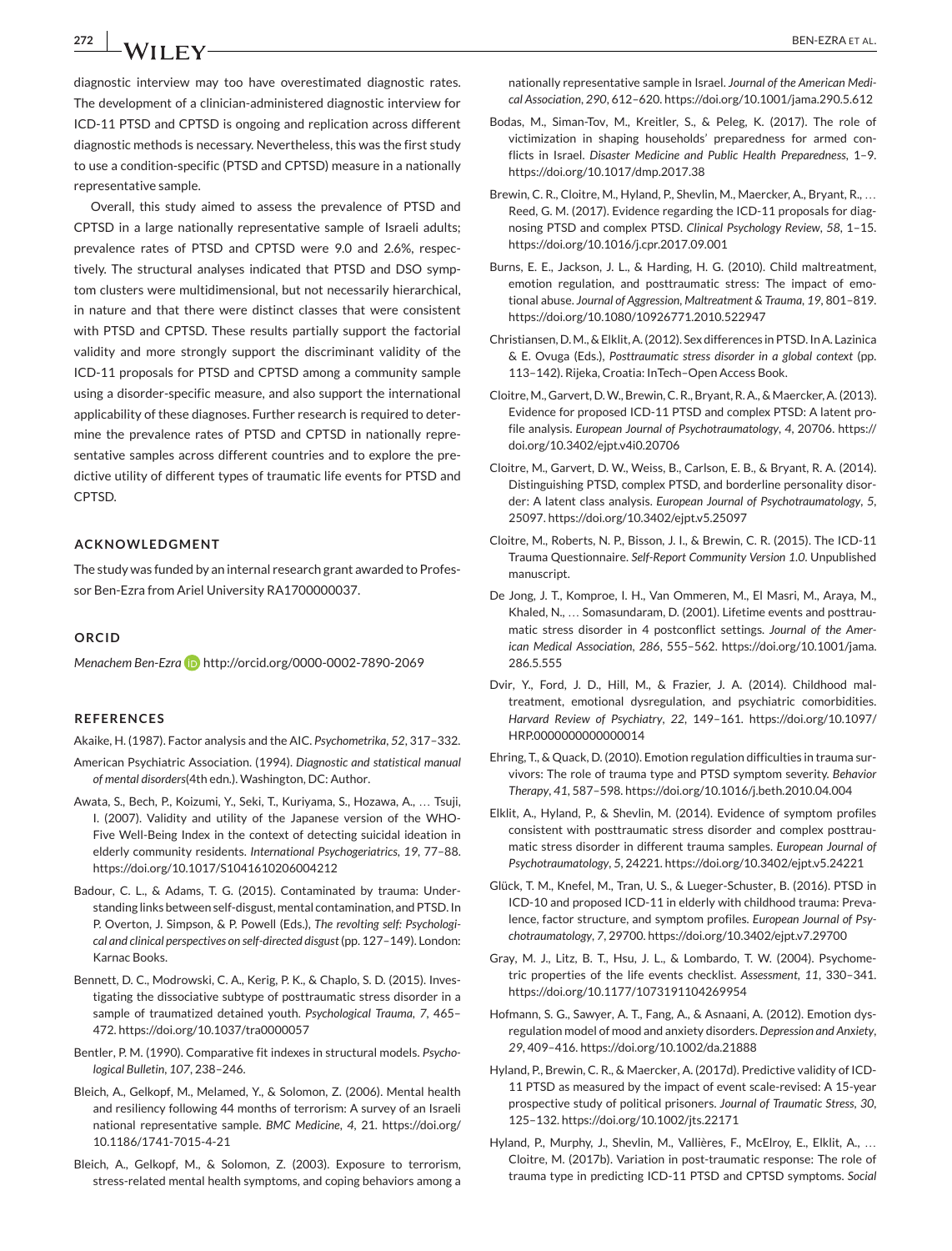*Psychiatry and Psychiatric Epidemiology*, *52*, 727–736. [https://doi.org/](https://doi.org/10.1007/s00127-017-1350-8) [10.1007/s00127-017-1350-8](https://doi.org/10.1007/s00127-017-1350-8)

- Hyland, P., Shevlin, M., Brewin, C. R., Cloitre, M., Downes, A. J., Jumbe, S., … Roberts, N. P. (2017c). Validation of posttraumatic stress disorder (PTSD) and complex-PTSD using the International Trauma Questionnaire. *Acta Psychiatrica Scandinavica*, *136*, 313–322. [https://doi.org/](https://doi.org/10.1111/acps.12771) [10.1111/acps.12771](https://doi.org/10.1111/acps.12771)
- Hyland, P., Shevlin, M., Elklit, A., Murphy, J., Vallières, F., Garvert, D. W., & Cloitre, M. (2017a). An assessment of the construct validity of the ICD-11 proposal for complex posttraumatic stress disorder. *Psychological Trauma*, *9*, 1–9.<https://doi.org/10.1037/tra0000114>
- Jöreskog, K. G., & Sörbom, D. (1981). *LISREL V: Analysis of linear structural relationships by maximum likelihood and least squares methods*. Chicago: National Educational Resources.
- Jöreskog, K. G., & Sörbom, D. (1993). *LISREL 8: Structural equation modeling with the SIMPLIS command language*. Chicago: Scientific Software International.
- Karatzias, T., Shevlin, M., Fyvie, C., Hyland, P., Efthymiadou, E., Wilson, D., … Cloitre, M. (2016). An initial psychometric assessment of an ICD-11 based measure of PTSD and complex PTSD (ICD-TQ): Evidence of construct validity. *Journal of Anxiety Disorders*, *44*, 73–79. [https://doi.org/](https://doi.org/10.1016/j.janxdis.2016.10.009) [10.1016/j.janxdis.2016.10.009](https://doi.org/10.1016/j.janxdis.2016.10.009)
- Karatzias, T., Shevlin, M., Fyvie, C., Hyland, P., Efthymiadou, E., Wilson, D., ... Cloitre, M. (2017). Evidence of distinct profiles of posttraumatic stress disorder (PTSD) and complex posttraumatic stress disorder (CPTSD) based on the new ICD-11 Trauma Questionnaire (ICD-TQ). *Journal of Affective Disorder*, *207*, 181–187. [https://doi.org/](https://doi.org/10.1016/j.jad.2016.09.032) [10.1016/j.jad.2016.09.032](https://doi.org/10.1016/j.jad.2016.09.032)
- Knefel, M., Garvert, D. W., Cloitre, M., & Lueger-Schuster, B. (2015). Update to an evaluation of ICD-11 PTSD and complex PTSD criteria in a sample of adult survivors of childhood institutional abuse by Knefel & Lueger-Schuster (2013): A latent profile analysis. *European Journal of Psychotraumatology*, *6*, 25290. [https://doi.org/10.3402/ejpt.v6.](https://doi.org/10.3402/ejpt.v6.25290) [25290](https://doi.org/10.3402/ejpt.v6.25290)
- Knefel, M., & Lueger-Schuster, B. (2013). An evaluation of ICD-11 PTSD and complex PTSD criteria in a sample of adult survivors of childhood institutional abuse. *European Journal of Psychotraumatology*, *4*, 22608. <https://doi.org/10.3402/ejpt.v4i0.22608>
- Lo, Y., Mendell, N. R., & Rubin, D. B. (2001). Testing the number of components in a normal mixture. *Biometrika*, *88*, 767–778. [https://doi.org/](https://doi.org/10.1093/biomet/88.3.767) [10.1093/biomet/88.3.767](https://doi.org/10.1093/biomet/88.3.767)
- Maercker, A., Brewin, C. R., Bryant, R. A., Cloitre, M., Reed, G. M., van Ommeren, M., … Saxena, S. (2013). Proposals for mental disorders specifically associated with stress in the ICD-11. *Lancet*, *381*, 1683– 1685. [https://doi.org/10.1016/S0140-6736\(12\)62191-6](https://doi.org/10.1016/S0140-6736\05012\05162191-6)
- Murphy, S., Elklit, A., Dokkedahl, S., & Shevlin, M. (2016). Testing the validity of the proposed ICD-11 PTSD and complex PTSD criteria using a sample from Northern Uganda. *European Journal of Psychotraumatology*, *7*, 32678.<https://doi.org/10.3402/ejpt.v7.32678>
- Muthén, L. K., & Muthén, B. O. (2013). *Mplus 7.11*. Los Angeles, CA: Muthén & Muthén.
- Nickerson, A., Cloitre, M., Bryant, R. A., Schnyder, U., Morina, N., & Schick, M. (2016). The factor structure of complex posttraumatic stress disorder in traumatized refugees. *European Journal of Psychotraumatology*, *7*, 33253. <https://doi.org/10.3402/ejpt.v7.33253>
- Nylund, K. L., Asparouhov, T., & Muthén, B. O. (2007). Deciding on the number of classes in latent class analysis and growth mixture modeling: A Monte Carlo simulation study. *Structural Equation Modeling*, *14*, 535– 569.<https://doi.org/10.1080/10705510701575396>
- Palic, S., Zerach, G., Shevlin, M., Zeligman, Z., Elklit, A., & Solomon, Z. (2016). Evidence of complex posttraumatic stress disorder (CPTSD)

across populations with prolonged trauma of varying interpersonal intensity and ages of exposure. *Psychiatry Research*, *246*, 692–699. <https://doi.org/10.1016/j.psychres.2016.10.062>

- Perkonigg, A., Hofler, M., Cloitre, M., Wittchen, H. U., Trautmann, S., & Maercker, A. (2016). Evidence for two different ICD-11 posttraumatic stress disorder in a community sample of adolescents and young adults. *European Archives of Psychiatry and Clinical Neuroscience*, *266*, 317–328. <https://doi.org/10.1007/s00406-015-0639-4>
- Raftery, A. E. (1995). Bayesian model selection in social research. *Sociological Methodology*, *25*, 111–163.<https://doi.org/10.2307/271063>
- Rhemtulla, M., Brosseau-Liard, P. É., & Savalei, V. (2012). When can categorical variables be treated as continuous? A comparison of robust continuous and categorical SEM estimation methods under suboptimal conditions. *Psychological Methods*, *17*, 354–373. [https://doi.org/](https://doi.org/10.1037/a0029315) [10.1037/a0029315](https://doi.org/10.1037/a0029315)
- Sachser, C., Keller, F., & Goldbeck, L. (2017). Complex PTSD as proposed for ICD-11: Validation of a new disorder in children and adolescents and their response to trauma-focused cognitive behavioral therapy. *Journal of Child Psychology and Psychiatry*, *58*, 160–168. [https://doi.org/](https://doi.org/10.1111/jcpp.12640) [10.1111/jcpp.12640](https://doi.org/10.1111/jcpp.12640)
- Schwarz, G. (1978). Estimating the dimension of a model. *Annals of Statistics*, *6*, 461–464.
- Sclove, S. L. (1987). Application of model-selection criteria to some problems in multivariate analysis. *Psychometrika*, *52*, 333–343.
- Shevlin, M., Hyland, P., Karatzias, T., Fyvie, C., Roberts, N., Bisson, J. I., … Cloitre, M. (2017). Alternative models of disorders of traumatic stress based on the new ICD-11 proposals. *Acta Psychiatrica Scandinavica*, *135*, 419–428.<https://doi.org/10.1111/acps.12695>
- Shevlin, M., Hyland, P., Roberts, N. P., Bisson, J. I., Brewin, C. R., & Cloitre, M. (2018). A psychometric assessment of Disturbances in Self-Organization symptom indicators for ICD-11 Complex PTSD using the International Trauma Questionnaire. *European journal of psychotraumatology*, *9*(1), 1419749. <https://doi.org/10.1080/20008198.2017.1419749>
- Shevlin, M., McElroy, E., Bentall, R. P., Reininghaus, U., & Murphy, J. (2016). The psychosis continuum: Testing a bifactor model of psychosis in a general population sample. *Schizophrenia Bulletin*, *43*, 133–141. <https://doi.org/10.1093/schbul/sbw067>
- Steiger, J. H. (1990). Structural model evaluation and modification: An interval estimation approach. *Multivariate Behavioral Research*, *25*, 173–180. [https://doi.org/10.1207/s15327906mbr2502\\_4](https://doi.org/10.1207/s15327906mbr2502_4)
- Tanaka, J. S. (1987). How big is big enough? Sample size and goodness of fit in structural equation models with latent variables. *Child Development*, *58*, 134–146.<https://doi.org/10.2307/1130296>
- Tay, A. K., Mohsin, M., Rees, S., Steel, Z., Tam, N., Soares, Z., … Silove, D. (2017). The factor structures and correlates of PTSD in post-conflict Timor-Leste: An analysis of the Harvard Trauma Questionnaire. *BMC Psychiatry*, *17*, 191.<https://doi.org/10.1186/s12888-017-1340-0>
- Tay, A. K., Rees, S., Chen, J., Kareth, M., & Silove, D. (2015). The structure of post-traumatic stress disorder and complex post-traumatic stress disorder amongst West Papuan refugees. *BMC Psychiatry*, *15*, 111. <https://doi.org/10.1186/s12888-015-0480-3>
- Topp, C. W., Østergaard, S. D., Søndergaard, S., & Bech, P. (2015). The WHO-5 Well-Being Index: A systematic review of the literature. *Psychotherapy and Psychosomatics*, *84*, 167–176. [https://doi.org/10.1159/00037](https://doi.org/10.1159/000376585) [6585](https://doi.org/10.1159/000376585)
- Tucker, L. R., & Lewis, C. A. (1973). Reliability coefficient for maximum likelihood factor analysis. *Psychometrika*, *3*, 1–10.
- Walsh, K., Fortier, M. A., & DiLillo, D. (2010). Adult coping with childhood sexual abuse: A theoretical and empirical review. *Aggression and Violent Behaviour*, *15*, 1–13.<https://doi.org/10.1016/j.avb.2009.06.009>